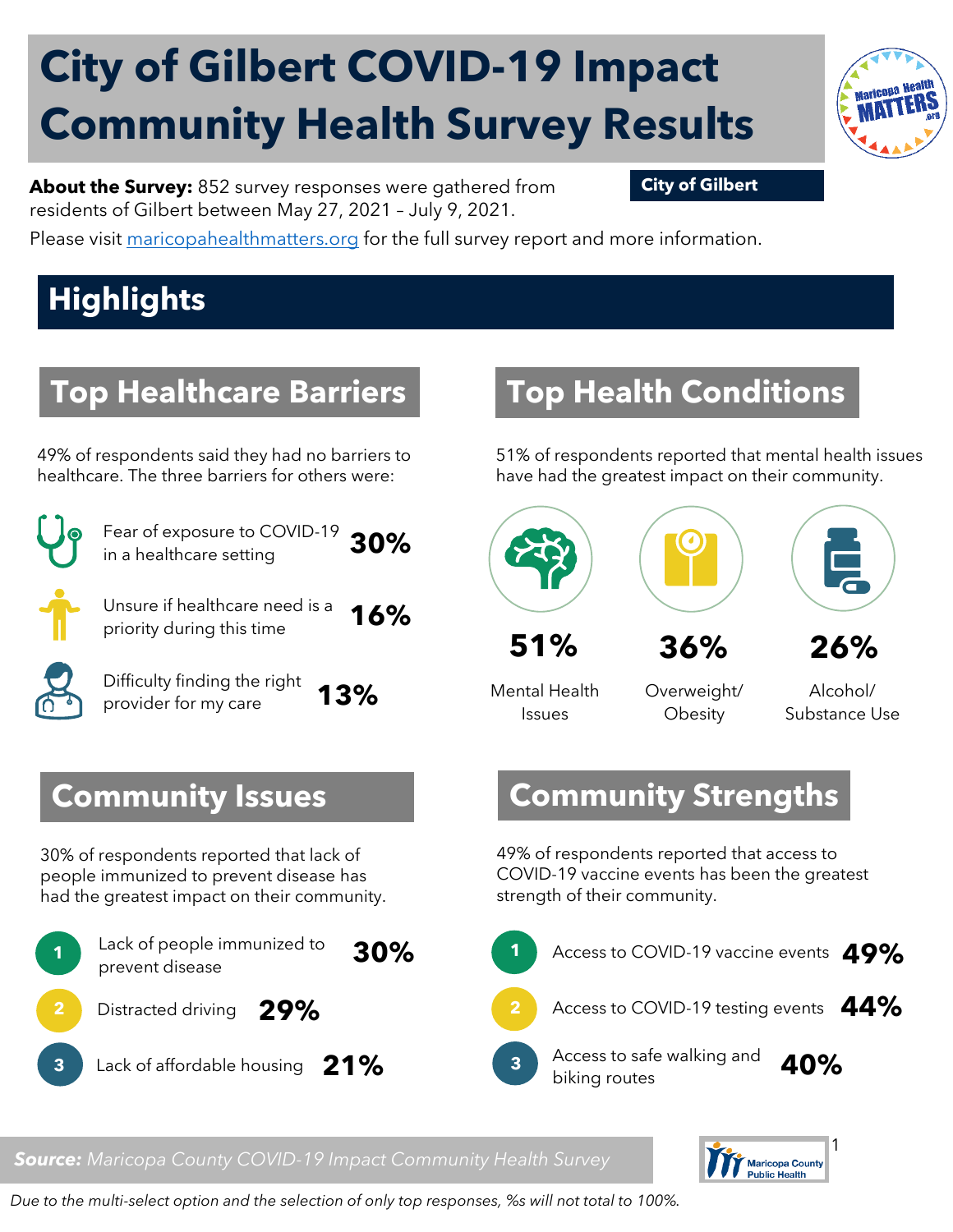## **Health Ratings**

## **Physical Health Mental Health**

About **1 in 4** respondents rated their current **physical health** as **worse** compared to their physical health prior to March of 2020.



Almost **2 in 5** respondents rated their current **mental health** as **worse** compared to their mental health prior to March of 2020.



#### **Mental Health Care Access**

Over **1 in 4** respondents who sought services to address their mental health were **sometimes or never** able to get the services they needed.



Over **1 in 4** respondents stated that **in-person school** would have improved overall mental and physical health of their family in the last year.

Top three areas for improvement:



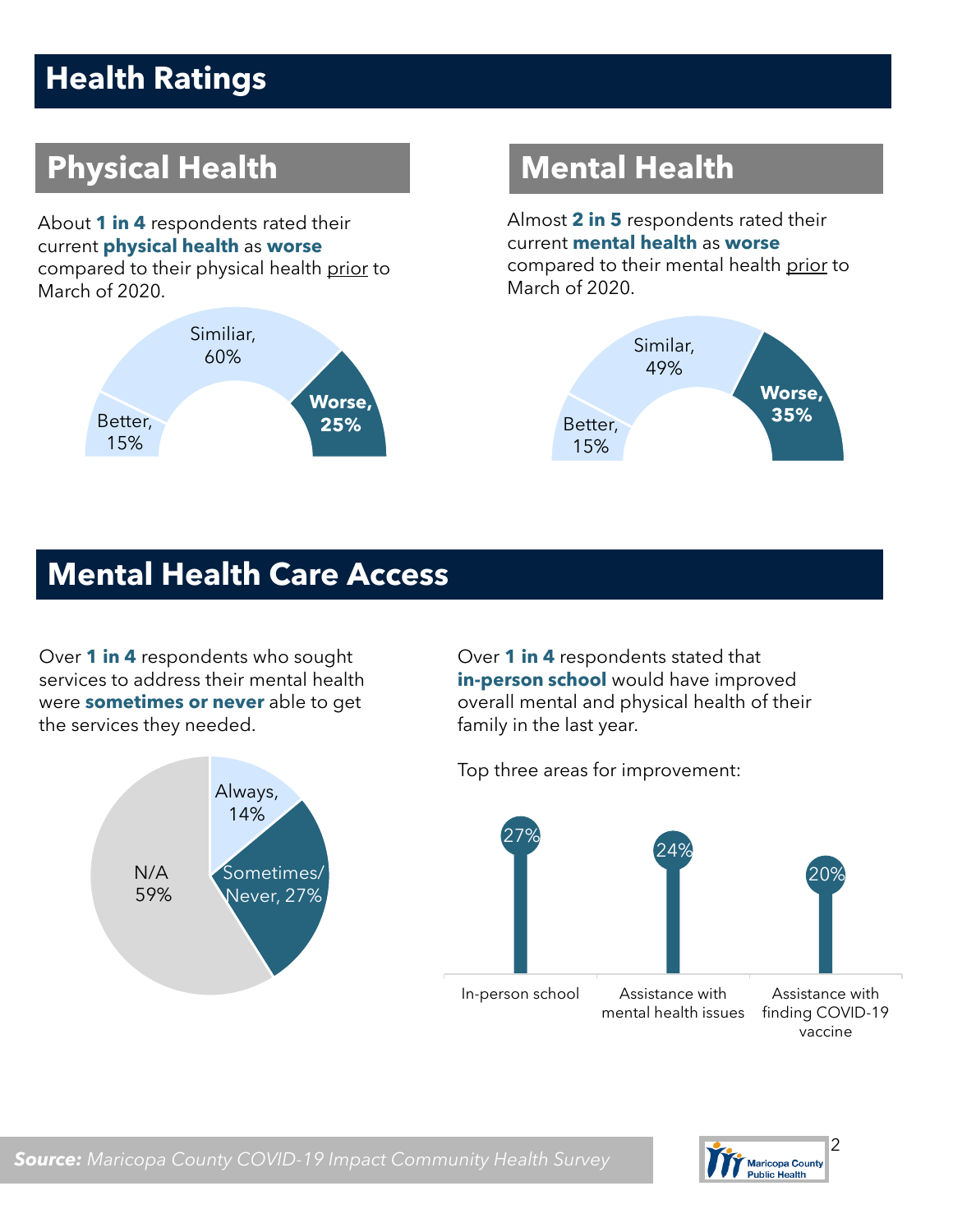#### **Income and Expenses**

Almost **2 in 5** respondents stated that the stimulus check had a **strong/moderate impact** on their living expenses and access to healthcare.



**Since March of 2020**, how was your employment impacted due to the COVID-19 pandemic?



#### **24% of respondents indicated other topics:**

- Retired
- Homemaker/Stay-at-home parent
- Unemployed
- Pay reduction
- Increased work hours
- Reduced work hours





*Due to the multi-select option and the selection of only top responses, %s will not total to 100%.*